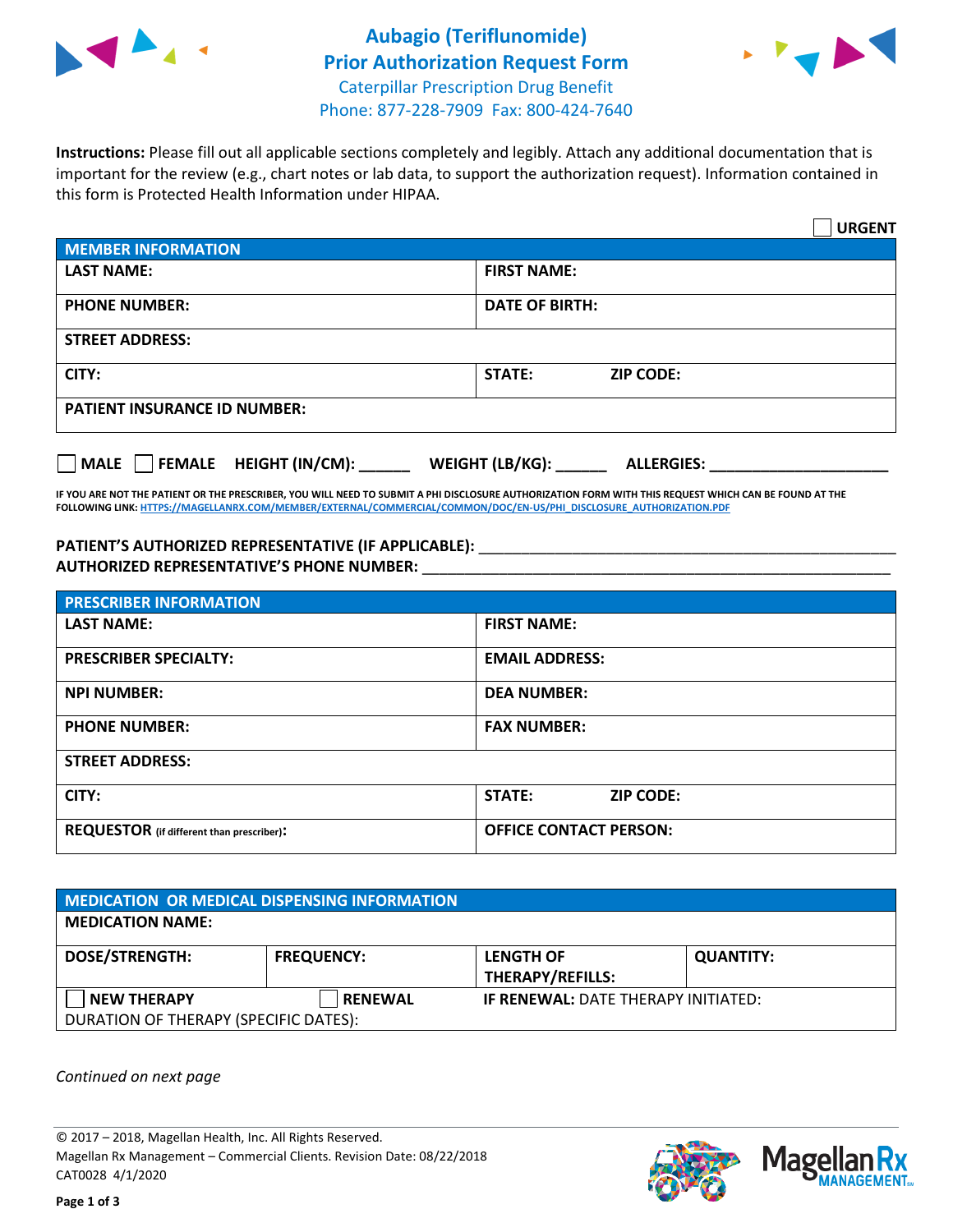



| MEMBER'S LAST NAME: NAME:                                                                                                                                                                                                                                                                                                                                        | MEMBER'S FIRST NAME: NAME:                                                                      |                                           |  |  |  |
|------------------------------------------------------------------------------------------------------------------------------------------------------------------------------------------------------------------------------------------------------------------------------------------------------------------------------------------------------------------|-------------------------------------------------------------------------------------------------|-------------------------------------------|--|--|--|
|                                                                                                                                                                                                                                                                                                                                                                  | 1. HAS THE PATIENT TRIED ANY OTHER MEDICATIONS FOR THIS CONDITION?                              | YES (if yes, complete below)<br><b>NO</b> |  |  |  |
| <b>MEDICATION/THERAPY (SPECIFY</b>                                                                                                                                                                                                                                                                                                                               | <b>DURATION OF THERAPY (SPECIFY</b>                                                             | <b>RESPONSE/REASON FOR</b>                |  |  |  |
| DRUG NAME AND DOSAGE):                                                                                                                                                                                                                                                                                                                                           | DATES):                                                                                         | <b>FAILURE/ALLERGY:</b>                   |  |  |  |
|                                                                                                                                                                                                                                                                                                                                                                  |                                                                                                 |                                           |  |  |  |
|                                                                                                                                                                                                                                                                                                                                                                  |                                                                                                 |                                           |  |  |  |
|                                                                                                                                                                                                                                                                                                                                                                  |                                                                                                 |                                           |  |  |  |
| <b>2. LIST DIAGNOSES:</b>                                                                                                                                                                                                                                                                                                                                        |                                                                                                 | <b>ICD-10:</b>                            |  |  |  |
| □ Clinically Isolated Syndrome(CIS)                                                                                                                                                                                                                                                                                                                              |                                                                                                 |                                           |  |  |  |
| $\Box$ Relapsing remitting multiple sclerosis                                                                                                                                                                                                                                                                                                                    |                                                                                                 |                                           |  |  |  |
| □ Secondary Progressive multiple sclerosis                                                                                                                                                                                                                                                                                                                       |                                                                                                 |                                           |  |  |  |
|                                                                                                                                                                                                                                                                                                                                                                  |                                                                                                 |                                           |  |  |  |
|                                                                                                                                                                                                                                                                                                                                                                  |                                                                                                 |                                           |  |  |  |
|                                                                                                                                                                                                                                                                                                                                                                  | 3. REQUIRED CLINICAL INFORMATION: PLEASE PROVIDE ALL RELEVANT CLINICAL INFORMATION TO SUPPORT A |                                           |  |  |  |
| PRIOR AUTHORIZATION.                                                                                                                                                                                                                                                                                                                                             |                                                                                                 |                                           |  |  |  |
|                                                                                                                                                                                                                                                                                                                                                                  |                                                                                                 |                                           |  |  |  |
| Is the prescriber a neurologist? $\Box$ Yes $\Box$ No                                                                                                                                                                                                                                                                                                            |                                                                                                 |                                           |  |  |  |
|                                                                                                                                                                                                                                                                                                                                                                  | Has the patient tried, and had an inadequate response to a three month trial of Avonex?         | $\Box$ Yes $\Box$ No                      |  |  |  |
|                                                                                                                                                                                                                                                                                                                                                                  |                                                                                                 |                                           |  |  |  |
|                                                                                                                                                                                                                                                                                                                                                                  | Has the patient tried, and had an inadequate response to a three month trial of Copaxone?       | $\Box$ Yes $\Box$ No                      |  |  |  |
| Has the patient tried, and had an inadequate response to, or has a cardiac contraindication to, or has a<br>pharmacologic contraindication (e.g., co-therapy w ith escitalopram, topical or systemic beta-blocker, a class la<br>antiarrhythmic, or a class IIIa antiarrhythmic) to a three month trial of Gilenya?* □ Yes □ No<br>*Please provide documentation |                                                                                                 |                                           |  |  |  |
| <b>REAUTHORIZATION:</b>                                                                                                                                                                                                                                                                                                                                          |                                                                                                 |                                           |  |  |  |
| If this is a reauthorization request, answer the following questions:                                                                                                                                                                                                                                                                                            |                                                                                                 |                                           |  |  |  |
| Is the prescriber a neurologist? $\Box$ Yes $\Box$ No                                                                                                                                                                                                                                                                                                            |                                                                                                 |                                           |  |  |  |
| Is the patient continuing to have a positive clinical response, and is disease remission maintained with continued<br>use?*<br>$\square$ Yes $\square$ No<br>*Chart notes required                                                                                                                                                                               |                                                                                                 |                                           |  |  |  |
| Are there any other comments, diagnoses, symptoms, medications tried or failed, and/or any other information the<br>physician feels is important to this review?                                                                                                                                                                                                 |                                                                                                 |                                           |  |  |  |
|                                                                                                                                                                                                                                                                                                                                                                  |                                                                                                 |                                           |  |  |  |
| Please note: Not all drugs/diagnosis are covered on all plans. This request may be denied unless all required<br>information is received.                                                                                                                                                                                                                        |                                                                                                 |                                           |  |  |  |